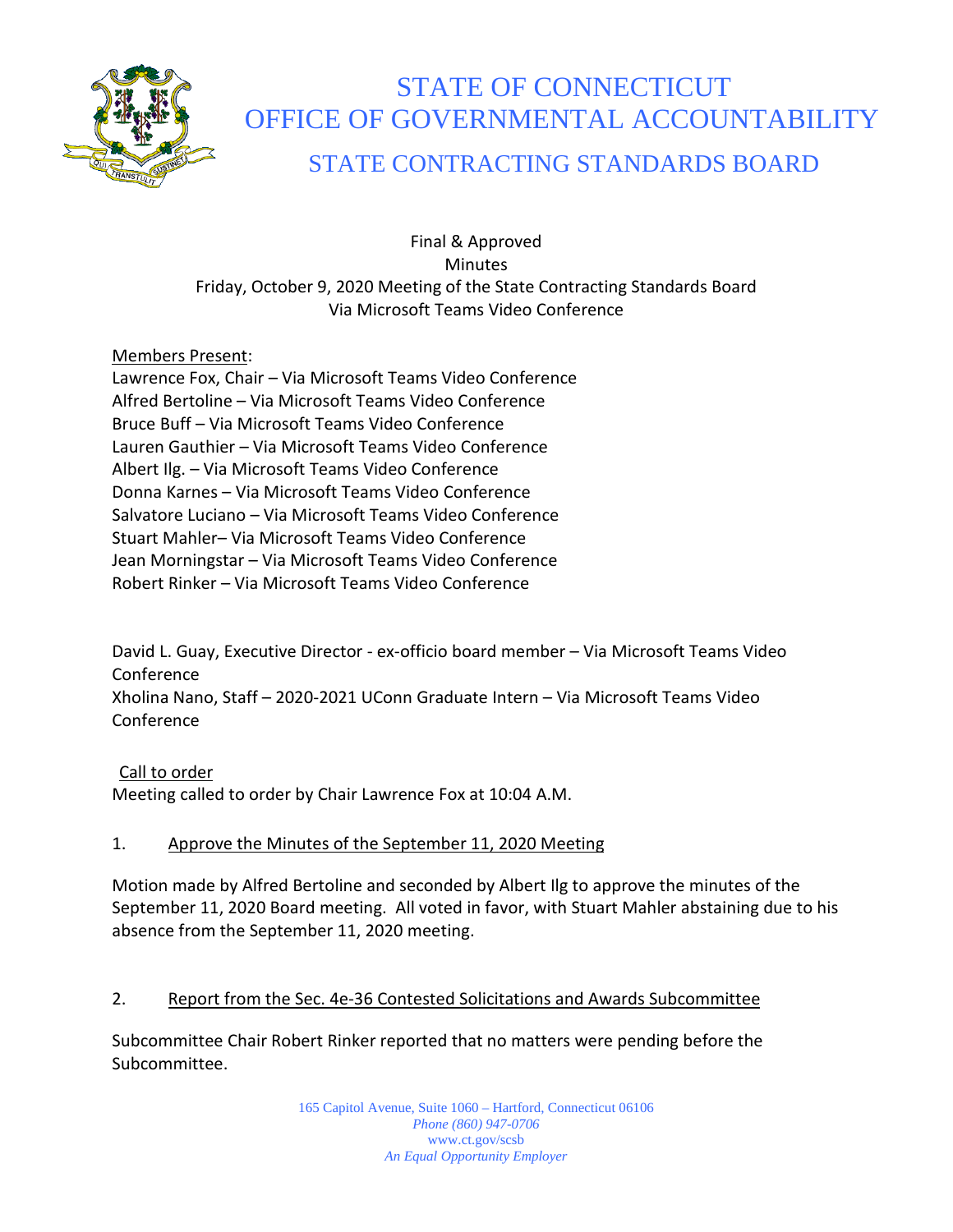#### 3. Privatization Contract Committee Report

Privatization Contract Committee Chair Lawrence Fox reported that no matters were pending before the Committee.

An issue of possible privatization was brought to the Board's attention by way of a copy of a letter from the Officers of the State AFL-CIO to the Governor concerning two contracts at the Department of Labor. Chair Fox noted that the Board has not been asked to review the matter, though, on the Board's own Statutory authority it could be reviewed. Chair Fox reported that he asked Executive Director Guay to reach out to Paul Mounds, Chief of Staff to the Governor and Josh Geballe, DAS Commissioner and Chief Operating Officer for the Governor, to ask for a meeting to find out more and understand the contracts. Executive Director Guay has not received a reply and will reach out again.

## 4. Work Group Reports

#### a. Report from Audit Work Group

With the absence of Audit Work Group Chair Thomas Ahneman, Acting Chair Robert Rinker reported in Chair Ahneman's absence. Mr. Rinker reported that the Work Group met at 9:30 A.M. this morning, October 9, 2020. The Work Group is expecting to receive Fiscal Year 2019 audit responses from the thirteen audit agencies on October 13, 2020.

Acting Chair Rinker asked Executive Director Guay to report on the Work Group's backlog. Executive Director Guay reported that due to his recent medical leaves and the pandemic several items have been backlogged.

Executive Director Guay reported on the items from the Fiscal Year 2018 Audit that need to be completed.

- Wrap-up sending the compliance reports to the Office of Early Childhood and the Department of Motor Vehicles
- Send copies of the Fiscal Year 2018 Audit Compliance reports to the Legislative Committees of cognizance, the Government Administration and Elections Committee and the Committee on Appropriations.
- Send a communication to the Fiscal Year 2017 and Fiscal Year 2018 audited agencies for a response on the Board's recommendations contained within the Agency Compliance Report.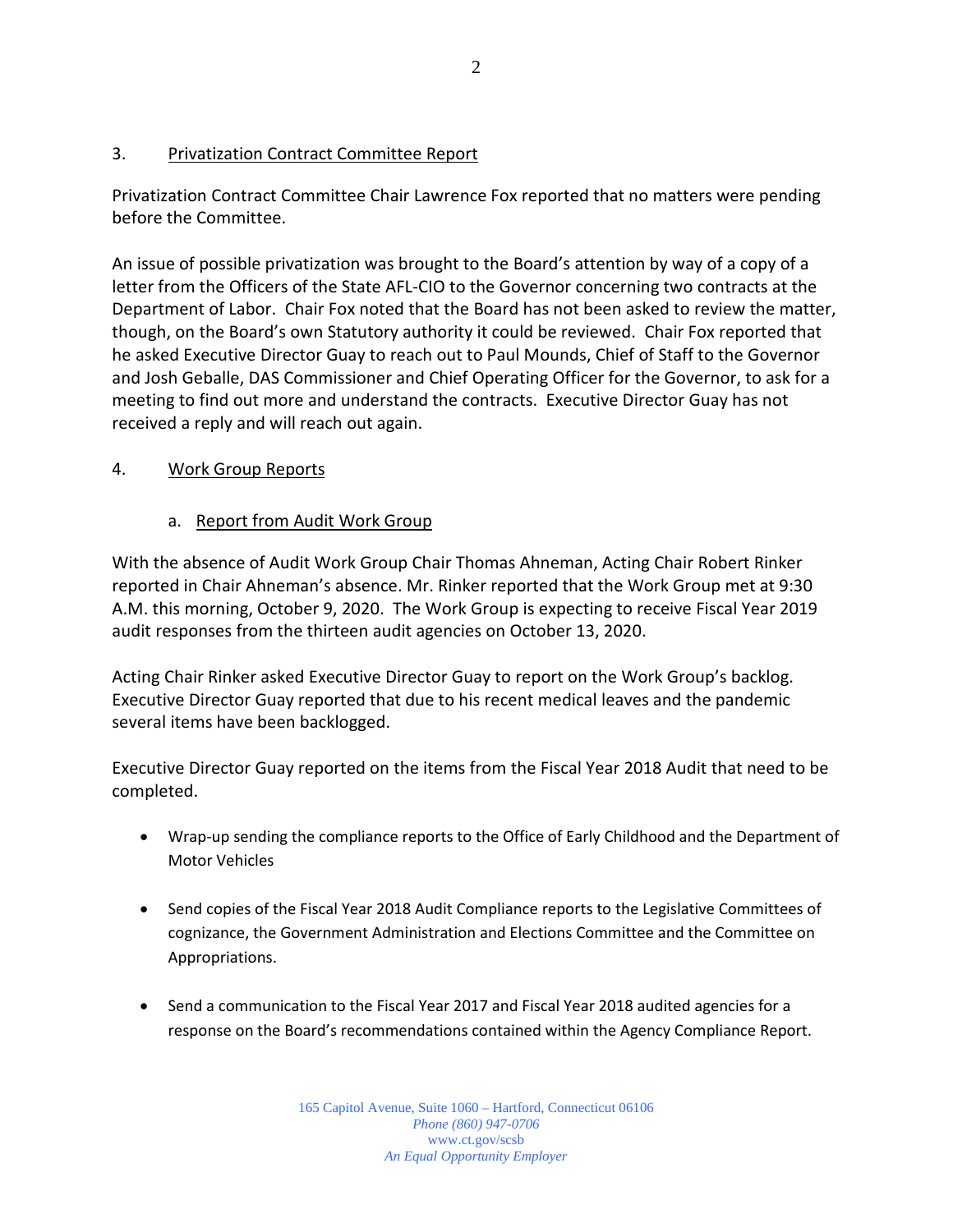Executive Director Guay reported that with the assistance and effort of Xholina Nano, the Board's University of Connecticut Graduate Intern, these backlogged items are finally beginning to be addressed. He reported that they are being addressed as an immediate need, but also setting up long-term processes and procedures.

Executive Director Guay highlighted the need to create a new compliance report based upon the new audit questionnaire created by Lauren Gauthier.

Executive Director Guay explained that the agencies that were originally assigned to former Board member Bob Sember need to be reassigned.

Chair Fox appointed Lauren Gauthier to the Audit Work Group. Ms. Gauthier will also cover the agencies formally assigned to Bod Sember.

## b. Data Analysis Work Group

Data Analysis Work Group Chair Alfred Bertoline stated that they have been quite busy.

Noting that as he reported last month, Albert Ilg has facilitated an introduction and meeting on September 1, 2020 with Professor Mohamed Alkadry, Department Head of the UConn Department of Public Policy. The purpose of the meeting was to discuss his national benchmarking study of contracting and procurement and the applicability of applying a similar study to Connecticut's contracting and procurement data.

Through Executive Director Guay, the Work Group obtained sample Core-CT data on contracting and procurement. The Work Group will be meeting with Professor Alkadry on October 19, 2020 to understand the Core-CT data collected and to see what kind of analysis is appropriate for a benchmarking study.

The next meeting of the Data Analysis Work Group will be on October 14, 2020 to narrow the focus of what to do with the Core-CT and BizNet data, provided by Carol Wilson of the Department of Administrative Services, in order to have the most impact in helping the citizens of Connecticut.

## 5. Report of Special Committee on Dillon Stadium contracts

Chair Fox provided a quick update. We have a draft report, with a lot of work by Bob, David, Xholina and Lauren. The draft report will be shared with the Capital Region Development Authority (CRDA), the Office of Policy and Management (OPM) and the Auditors of Public